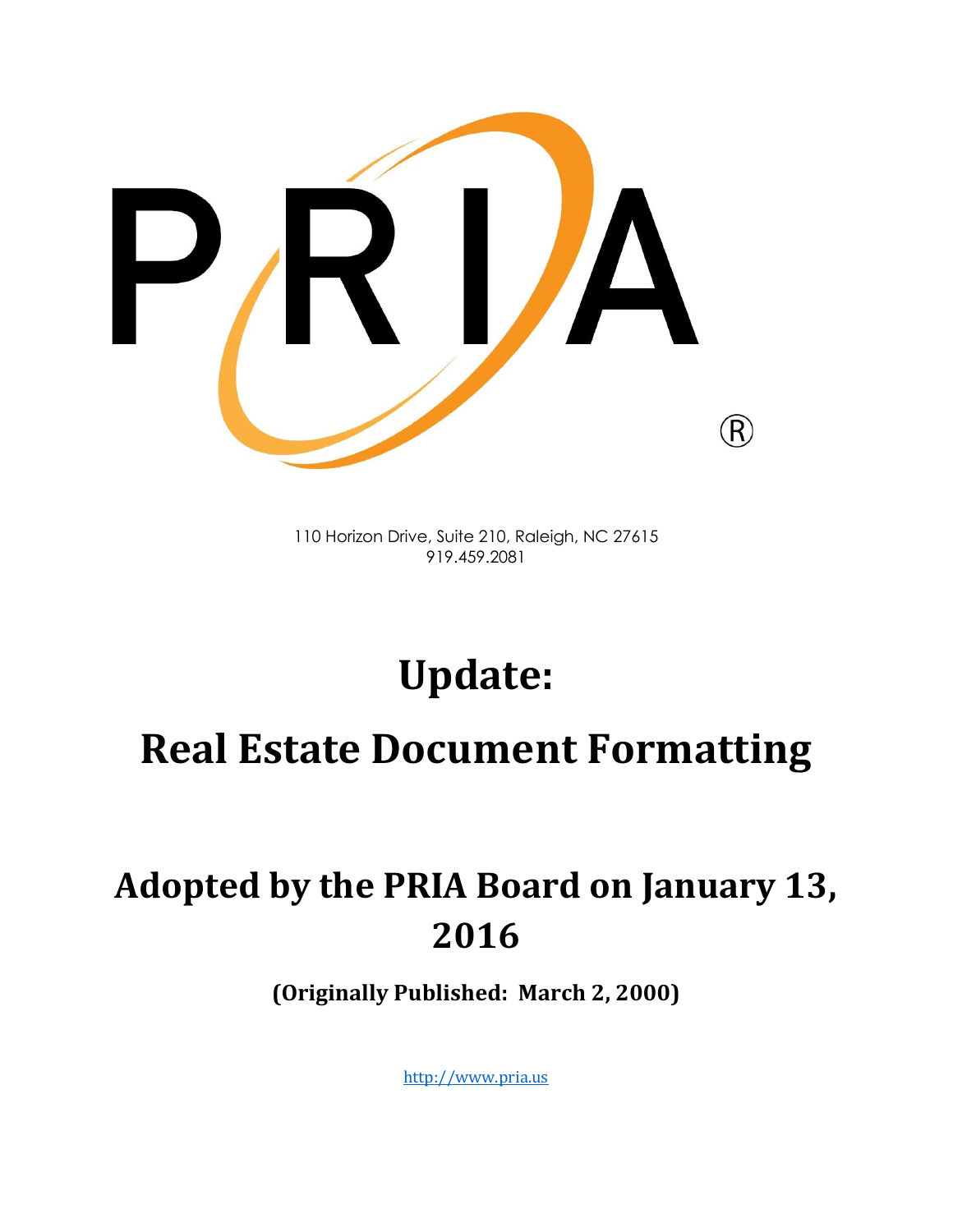#### **PRIA Copyright Notice, Disclaimer and Evaluation License**

#### **Version 1.0 April 2004 (the "PRIA Evaluation License" or the "Evaluation License")**

Copyright © 2016 - writers listed in the Incomplete Work (collectively or individually, a "Licensor"). All rights reserved.

This draft document (the "Incomplete Work") is made available by the Property Records Industry Association ("PRIA") to Members and select members of the general public for review, evaluation and comment only, as it is not a final version of the document under development. At the time such document is finalized, it shall be published in accordance with, inter alia, PRIA Copyright Notice, Disclaimer and End-User License Version 1.1 November 2003, or any successor license.

Subject to this License, Licensor hereby grants any user of the Incomplete Work ("Licensee") a worldwide, royalty-free, non-exclusive license to reproduce the Incomplete Work in copies, and to use the Incomplete Work and all such reproductions solely for purposes of reviewing, evaluating and commenting upon the Incomplete Work. NO OTHER RIGHTS ARE GRANTED UNDER THIS LICENSE AND ALL OTHER RIGHTS ARE EXPRESSLY RESERVED TO LICENSOR. Without limiting the generality of the foregoing, Licensor does not grant any right to (i) prepare proprietary derivative works based upon the Incomplete Work, (ii) distribute copies of the Incomplete Work to the public by sale or other transfer of ownership, or (iii) display the Incomplete Work publicly. Comments on the Incomplete Work must be sent to PRIA as indicated at www.pria.us.

Any reproduction of the Incomplete Work shall reproduce verbatim the above copyright notice, the entire text of this Evaluation License and the entire disclaimer below under the following header:

This document includes Incomplete Works developed by PRIA and some of its contributors, subject to PRIA Evaluation License, Version 1.0 April 2004 published at www.pria.us/license.htm or any subsequent applicable version of such License. "PRIA" is a trade name of the "Property Records Industry Association." No reference to PRIA or any of its trademarks by Licensee shall imply endorsement of Licensee's activities and products.

DISCLAIMER: THIS INCOMPLETE WORK IS PROVIDED "AS IS." PRIA, THE COPYRIGHT HOLDER, THE AUTHORS OF THIS INCOMPLETE WORK AND ANY STANDARD -SETTING BODY CONTRIBUTORS TO THIS INCOMPLETE WORK MAKE NO REPRESENTATIONS OR WARRANTIES (i) EXPRESS OR IMPLIED, INCLUDING, BUT NOT LIMITED TO, WARRANTIES OF MERCHANTABILITY, FITNESS FOR A PARTICULAR PURPOSE, TITLE OR NON-INFRINGEMENT; (ii) THAT THE CONTENTS OF SUCH INCOMPLETE WORK ARE FREE FROM ERROR OR SUITABLE FOR ANY PURPOSE; NOR THAT IMPLEMENTATION OF SUCH CONTENTS WILL NOT INFRINGE ANY THIRD-PARTY PATENTS, COPYRIGHTS, TRADEMARKS OR OTHER RIGHTS. IN NO EVENT WILL PRIA, THE COPYRIGHT HOLDER. ANY AUTHOR OF THIS INCOMPLETE WORK, OR THE STANDARD-SETTING BODY CONTRIBUTORS TO THIS INCOMPLETE WORK BE LIABLE TO ANY PARTY FOR ANY DIRECT, INDIRECT, SPECIAL OR CONSEQUENTIAL DAMAGES FOR ANY USE OF THIS INCOMPLETE WORK, INCLUDING, WITHOUT LIMITATION, ANY LOST PROFITS, BUSINESS INTERRUPTION, LOSS OF PROGRAMS OR OTHER DATA ON YOUR INFORMATION HANDLING SYSTEM OR OTHERWISE, EVEN IF PRIA, THE COPYRIGHT HOLDER AND/OR ANY AUTHORS AND/OR ANY STANDARD-SETTING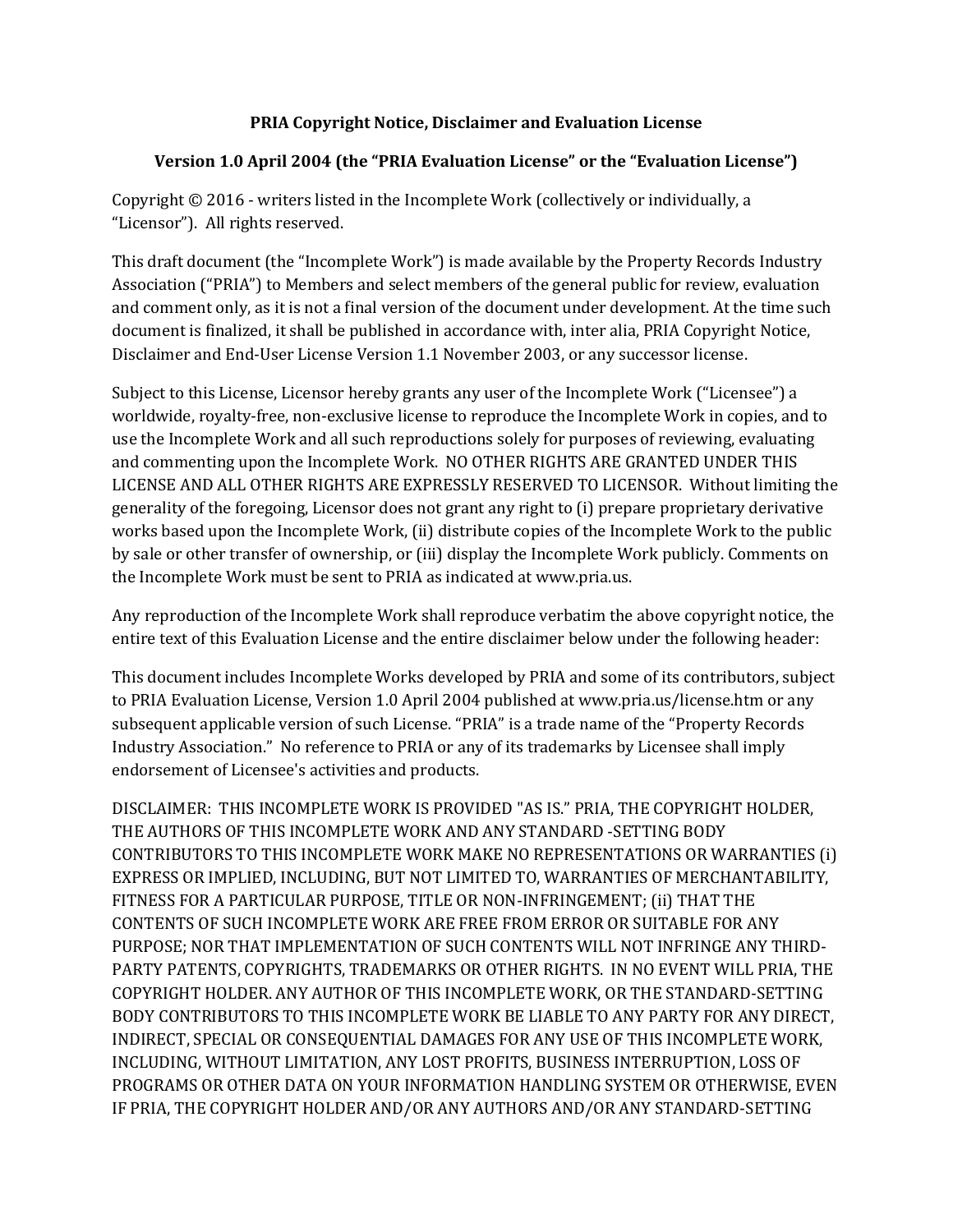BODY CONTRIBUTORS TO THIS INCOMPLETE WORK ARE EXPRESSLY ADVISED OF THE POSSIBILITY OF SUCH DAMAGES.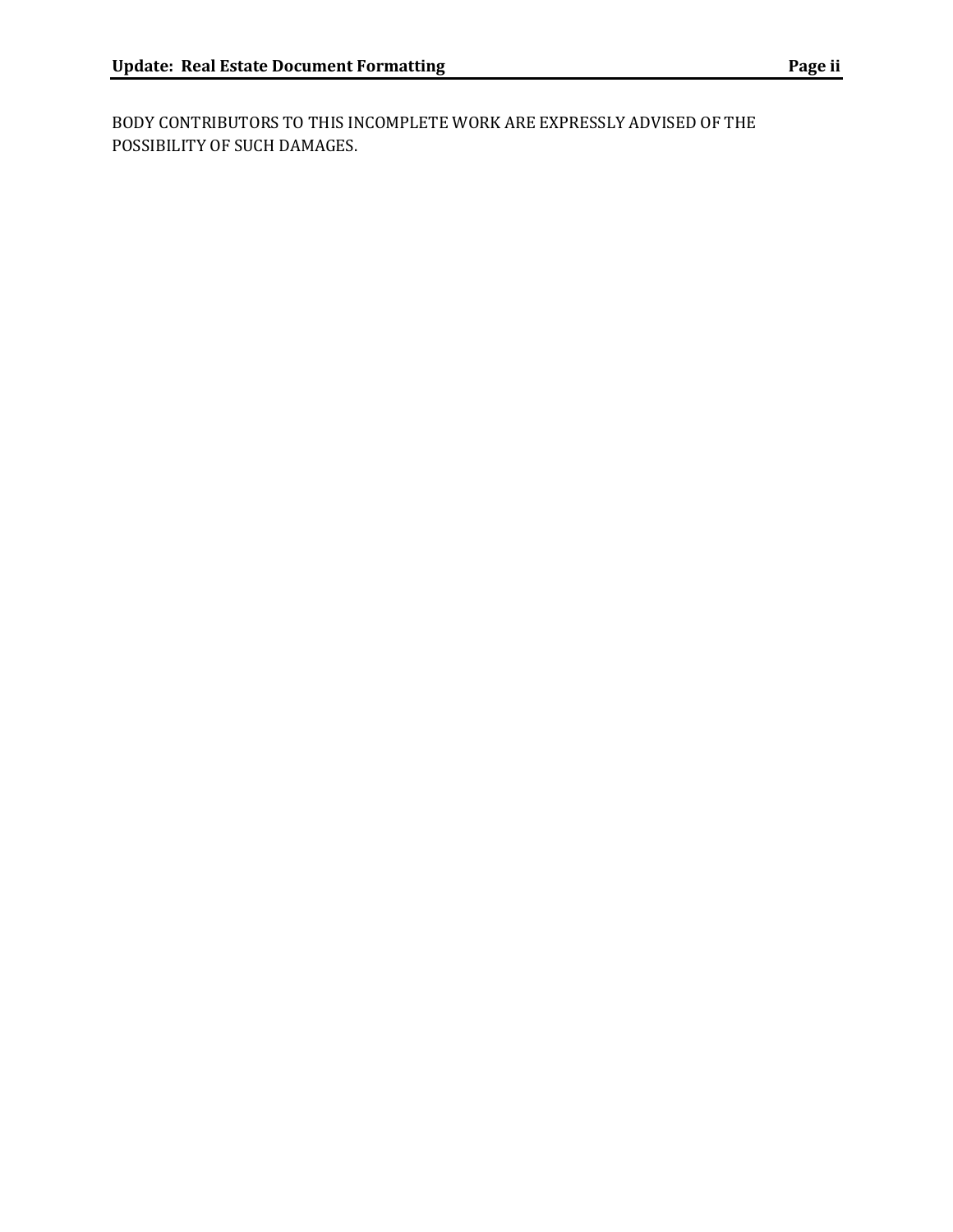## **Introduction**

In 2000 a white paper was published by the Property Records Industry Joint Task Force, which was a predecessor of the Property Records Industry Association (PRIA). It was called "Real Estate Document Formatting," and was based on an extensive survey of thencurrent requirements in recording offices nationwide. In keeping with its purpose to promote consistency in real estate recordable document formatting standards, it addressed every issue associated with those standards. It made recommendations concerning the standardization of those rules by recorders across the country. It did not address issues associated with eRecording, which was in its infancy in 2000.

The paper was reviewed in 2015 by PRIA's Business Processes and Procedures Committee. The Committee has found that the information and recommendations presented in the paper are as valid today as they were in 2000. The huge improvements in the technology available both to document submitters and to recorders resolved many of the formatting issues that formerly bedeviled the industry. Further, the Committee has been unable to identify any document formatting issues that are uniquely associated with eRecorded documents. Based on this evaluation, the Committee determined that no broad update of the paper is warranted.

The recommendations set forth in the paper address only recordable real estate documents, such as deeds, mortgages or deeds of trust, assignments, releases and satisfactions. They do not address other documents, such as military notices, tax liens or court documents. The recommendations are based on two overriding principles: the Legibility Principle, which requires that recorded documents are sufficiently legible so that reproductions will also be legible; and the Accessibility Principle, which ensures that documents accepted for recording contain sufficient information to produce an accurate and efficient index.

#### **Legibility**

The legibility recommendations for paper documents include the following:

| Paper weight                           | 20 lb.                                                      |
|----------------------------------------|-------------------------------------------------------------|
| Paper size                             | $8\frac{1}{2}$ x 11 preferred; $8\frac{1}{2}$ x 14 accepted |
| Paper color                            | White; no water marks                                       |
| Staples or binding                     | None                                                        |
| One or two side print                  | One side only                                               |
| Impression seals                       | None allowed                                                |
| Colored highlight markers None allowed |                                                             |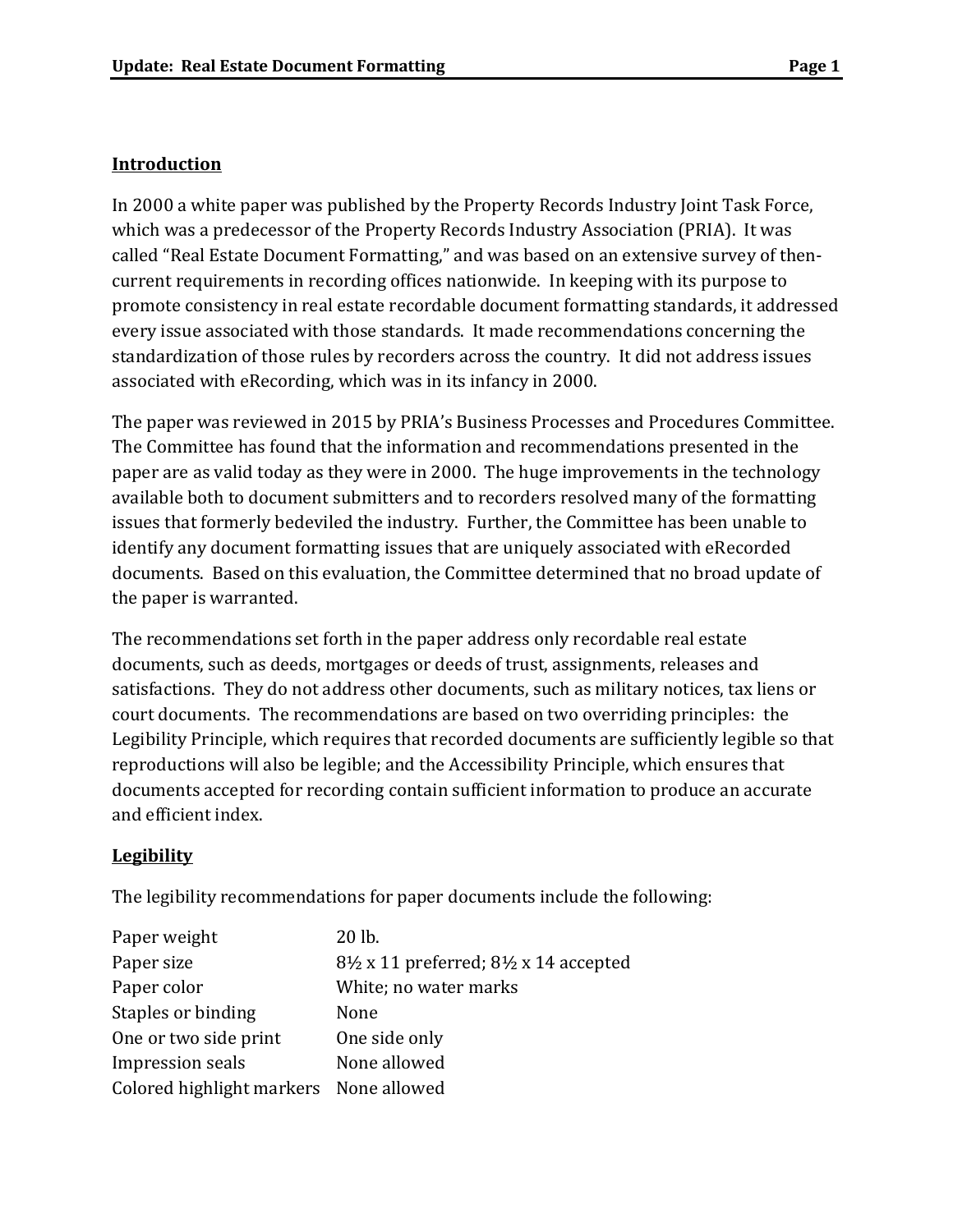| Margins        | Top 3" of first page recommended for Recorder use, especially |
|----------------|---------------------------------------------------------------|
|                | on right side of page (not recommended on last page);         |
|                | All other margins, 1"                                         |
| Ink color      | Black preferred, with dark blue signatures                    |
| Font           | 10-point Times New Roman, or equivalent                       |
| <b>Spacing</b> | 9 lines per inch maximum                                      |

## **Accessibility**

The accessibility recommendations for paper documents include the following:

- Document title
- Grantor and Grantee names and addresses
- Legal description
- "Return to" instruction
- References to other, related document(s)
- Parcel identification number
- Preparer information

Some document formatting standards relate even more directly to the issue of indexing. For example, some jurisdictions (notably the Commonwealth of Virginia, VA Code Ann. § 17.1-223) rely on rules that require the submitters to highlight in some fashion (such as underlining, **bolding**, or ALL CAPS) specific data fields in the document that will be used to create an index of the recorded document. Such requirements are criticized as an attempt to transfer to the submitter, at least in part, the responsibility for the indexing function that has traditionally been exclusively the recorder's responsibility. Today, 15 years after the white paper was first published, there is scarcely less controversy about this issue than at the time of its publication.

# **Non-Compliance**

One of the most interesting discussions in the 2000 white paper was regarding the consequences of a submitter's non-compliance with formatting standards. One purpose of any formatting standard for recordable documents should be to deter the submission of non-conforming documents. Thus standards should help minimize the issues those documents raise in terms of both legibility and accessibility.

The traditional deterrence method has been the rejection of the document by the recorder, which has the virtue of keeping non-compliant documents from entering the public record. However, it is also true that a failure to include within the reject notice the exact requirements the document failed to satisfy will not promote the correction of formatting